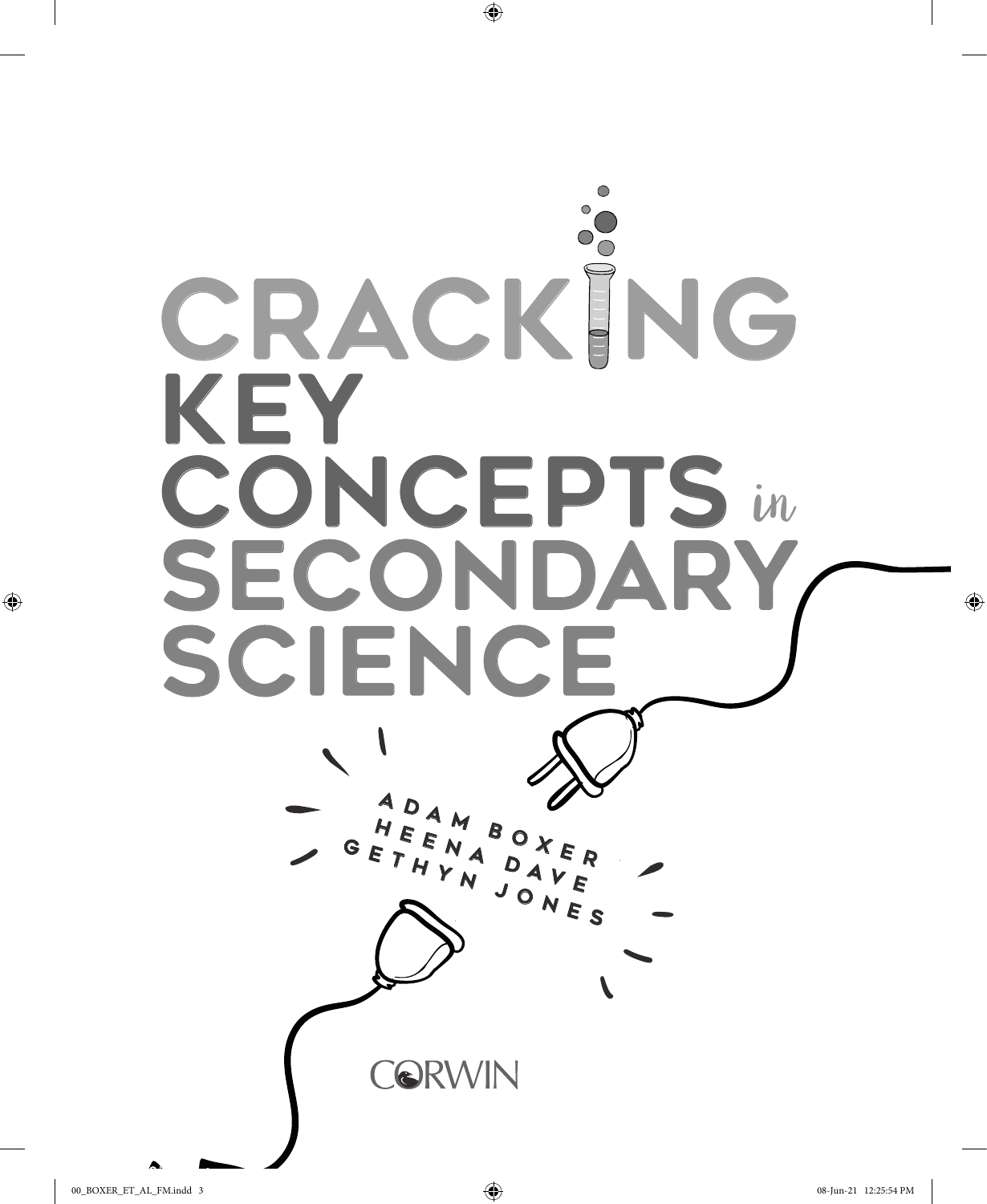## **CONTENTS**

| About the authors<br>Acknowledgements<br><b>Introduction</b>            | vii<br>viii<br>ix |
|-------------------------------------------------------------------------|-------------------|
| Cracking the concepts: The components of an effective explanation<br>1: | 1                 |
| <b>PART 1: BIOLOGY</b>                                                  | 17                |
| 2: Understanding cellular structure and function                        | 19                |
| 3: Biological organisation within complex multicellular organisms       | 29                |
| 4: Magnification                                                        | 38                |
| 5: Enzyme function                                                      | 47                |
| 6: Cellular respiration                                                 | 57                |
| 7: Photosynthesis                                                       | 67                |
| 8: Immunity and the immune system                                       | 77                |
| 9: The heart                                                            | 87                |
| 10: Evolution by natural selection                                      | 96                |
| <b>PART 2: CHEMISTRY</b>                                                | 105               |
| 11: Balancing equations                                                 | 107               |
| 12: The development of the periodic table                               | 114               |
| 13: Bonding, structure and properties                                   | 123               |
| 14: The mole                                                            | 134               |
| 15: Electrolysis                                                        | 144               |
| 16: Energy changes                                                      | 152               |
| 17: Rates of reaction                                                   | 158               |

 $\bigoplus$ 

**18:** Dynamic equilibrium 169 **19:** Fractional distillation 185 **20:** Life cycle assessment (LCA) 193

 $\bigoplus$ 

 $\bigoplus$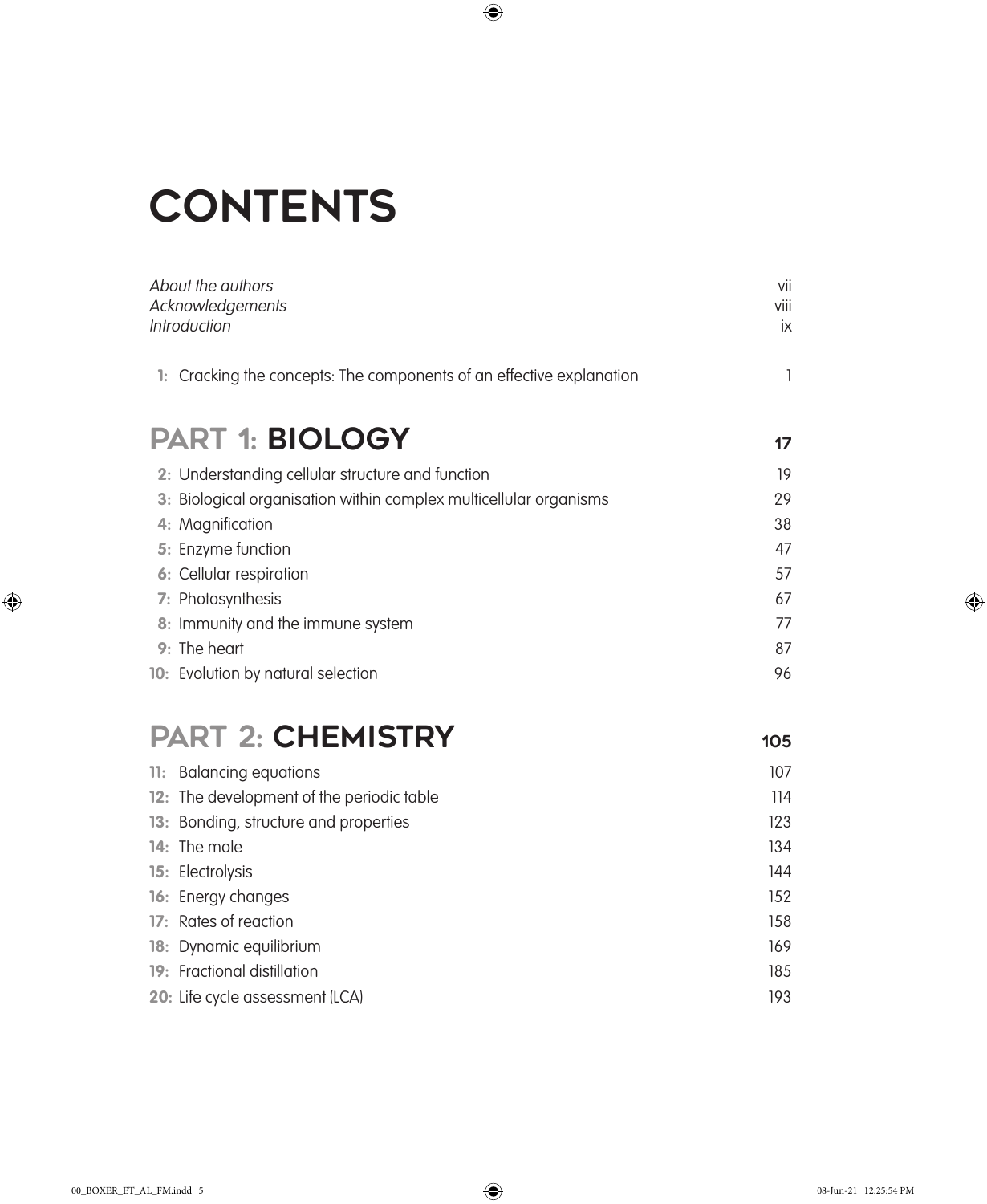## PART 3: PHYSICS 203

| 21: Introducing energy stores and pathways | 205 |
|--------------------------------------------|-----|
| 22: Electric current                       | 215 |
| 23: Introduction to forces                 | 228 |
| 24: Current and potential difference       | 240 |
| 25: Understanding waves                    | 250 |
| 26: Vectors and components                 | 263 |
| 27: Pressure                               | 274 |
| 28: Forces and Newton's laws of motion     | 286 |
| 29: Internal energy and heat capacity      | 295 |
| 30: Magnetism and electromagnetism         | 306 |
|                                            |     |

 $\bigoplus$ 

Index 316

 $\overline{\phantom{a}}$ 

 $\bigoplus$ 

 $\overline{\phantom{a}}$ 

 $\bigoplus$ 

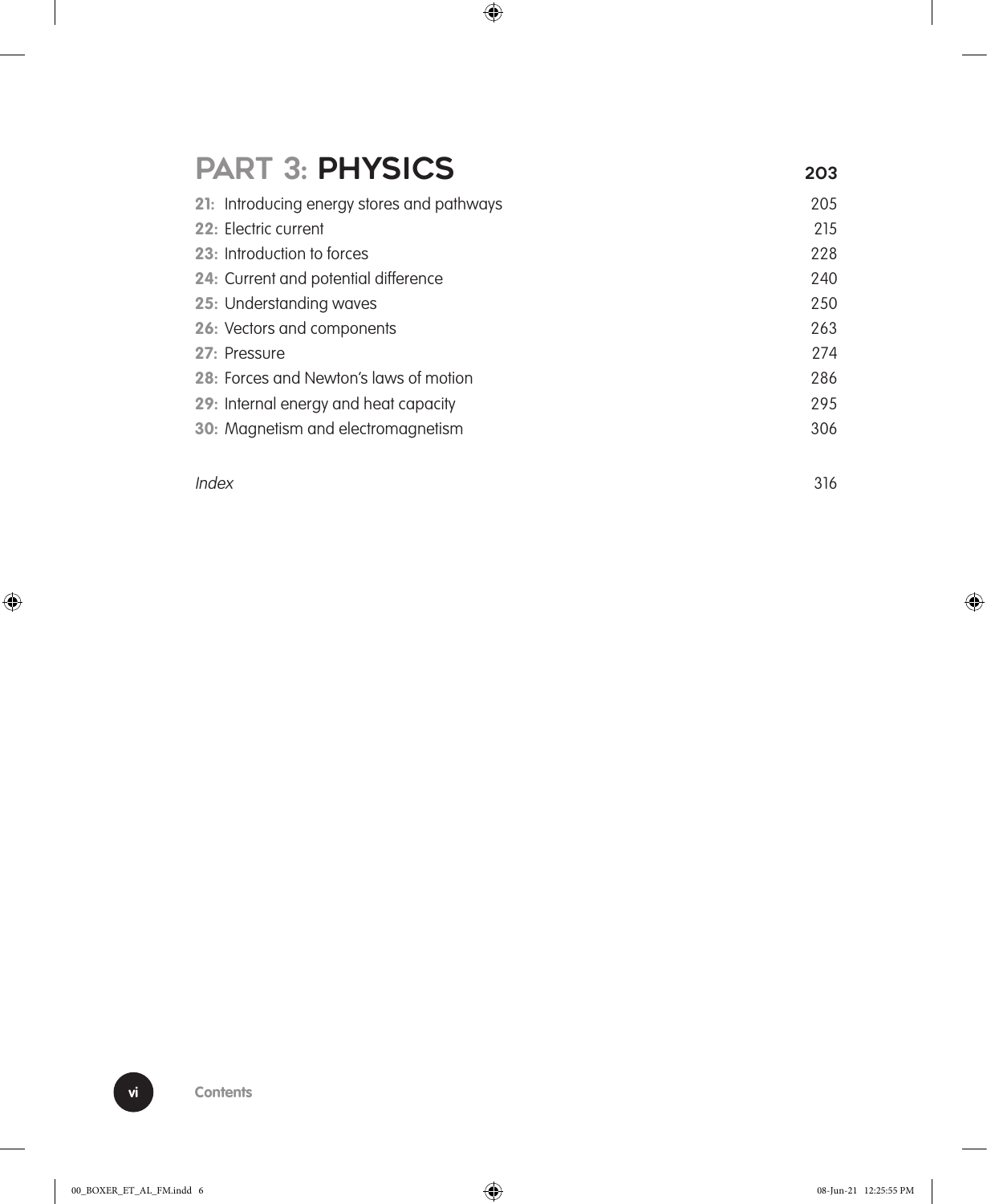## Introduction

'If you can't explain it simply you don't understand it well enough'.

Whether or not Albert Einstein ever said the above has not stopped it becoming a well-loved internet meme, and there are probably few science departments in the country without a glossy poster featuring it imposed on a suitably science-y background. For us, the interesting thing is not whether Einstein ever said it, but whether it is true.

⊕

We are most certainly believers in the importance of subject knowledge in crafting powerful science explanations, and it's almost trivially correct that if you don't understand something you can't explain it to another. Understanding is most definitely a *necessary* condition for explaining. But is it a *sufficient* condition? If a person understands something fully, does that mean they possess all they need in order to explain it simply? We think the quote infers this, and we strongly reject it as a proposition. Subject knowledge gets you part of the way, but there is a distinct set of skills and knowledge required before a challenging topic can be explained.

For many years, it seems that teacher explanation has been taken for granted. In a nation-wide focus on pedagogy, activity, student-led learning and social constructivism, the role of the teacher in taking challenging material and explaining it has been de-emphasised, with discovery, enquiry, peer-to-peer tuition and 'figuring things out for yourself' becoming ascendant. Not only that, but a significant number of influential organisations and individuals championed the cause of 'talk-less teaching' where the teacher was relegated to a near-voiceless 'guide on the side', sometimes enforced by observers with a stopwatch and an inflexible 'teacher talk' time limit.

We earnestly hope that such egregious excesses are now a thing of the past; but we must admit that all too often, the mistakes engendered by well-meaning eduinitiatives live on, while whatever good they achieved lies composting with the CPD packs from ancient training days. Even if they are a thing of the past, there has been a collective deskilling when it comes to the crafting of a science explanation – there is little institutional wisdom and few, if any, resources for teachers to use as a reference.

It is in light of the above that this book has been written. We strongly believe that the central part of any science lesson or learning sequence is a well-crafted and executed explanation. But we are also aware that many – if not most – teachers have had very little training in how to actually go about crafting or executing their explanations. As advocates of evidence-informed teaching, we hope to bring a new

⊕

⊕